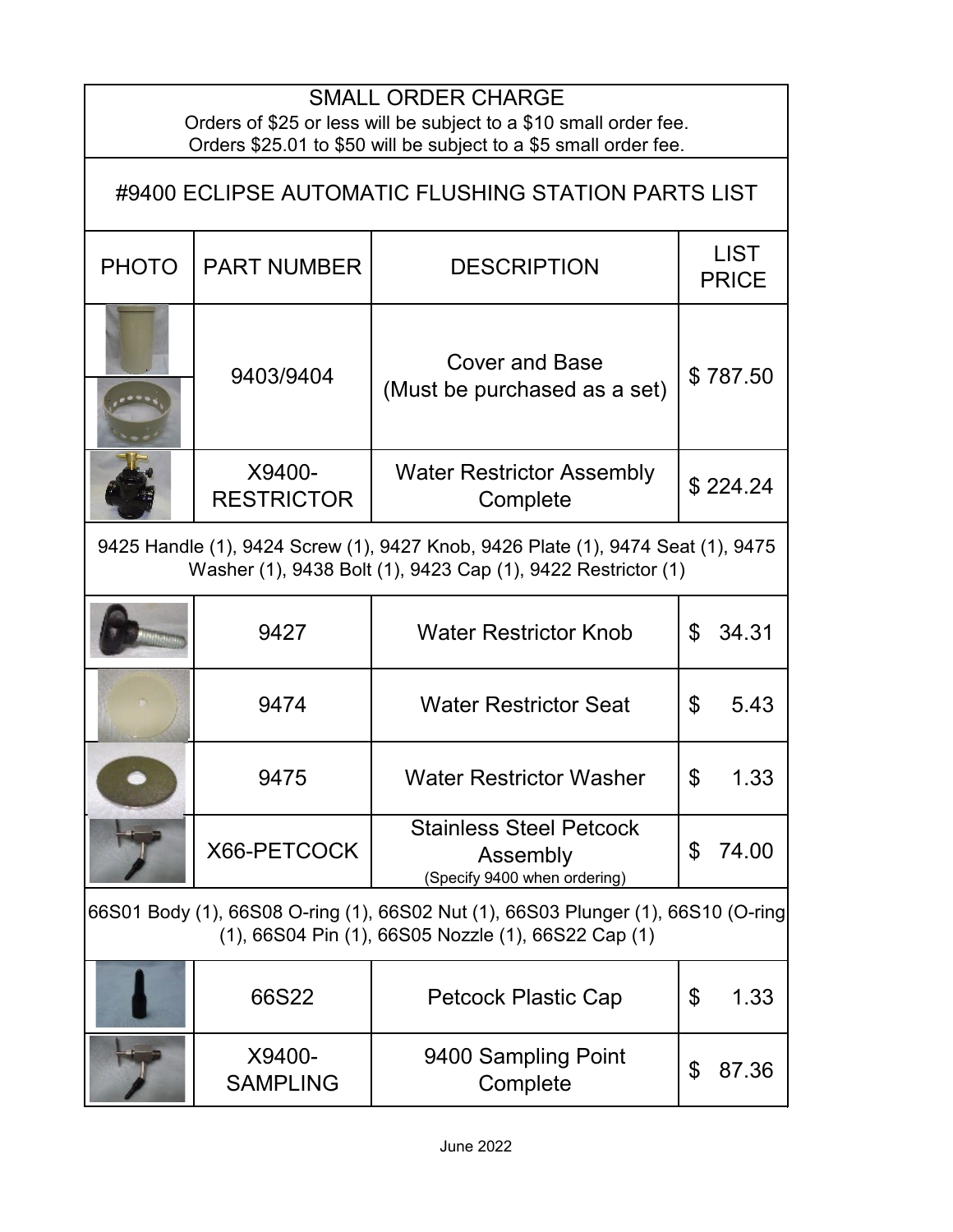| 1/4 x 1/8SHB Bushing (1), X66-PETCOCK (1)                          |                            |                                                                                                                                                                                                                                                |             |  |
|--------------------------------------------------------------------|----------------------------|------------------------------------------------------------------------------------------------------------------------------------------------------------------------------------------------------------------------------------------------|-------------|--|
|                                                                    | 9462                       | <b>Rubber Skirt</b>                                                                                                                                                                                                                            | \$<br>6.48  |  |
|                                                                    | 9402                       | Platform                                                                                                                                                                                                                                       | \$109.84    |  |
|                                                                    | X9400-ACC.<br><b>PLATE</b> | <b>Access Plate Complete</b><br>(Offset Standpipe)                                                                                                                                                                                             | \$178.02    |  |
|                                                                    |                            | 9420-O Access Plate Removable (1), 9444 Caps (2), 9428-O Access Plate Base (1), 9451<br>Hinge Clamp (2), 9452 Screw (4), 9453 Bolt (2), 9465 Lock Washer (2), 9811 Heli-coil (2),<br>346-S-9400 Screw (1), 9464 S-Hook (1), 346-N-9400 Nut (1) |             |  |
|                                                                    | X9420-O                    | <b>Access Plate Removable with</b><br>Caps                                                                                                                                                                                                     | \$<br>46.92 |  |
| 9420-O Access Plate Removable (1), 9444 Caps (2)                   |                            |                                                                                                                                                                                                                                                |             |  |
|                                                                    | 9444                       | <b>Caps for Lifting Plate</b><br>(requires 2 per plate)                                                                                                                                                                                        | \$<br>1.33  |  |
|                                                                    | X9428-O                    | <b>Access Plate Base Complete</b>                                                                                                                                                                                                              | \$123.62    |  |
| 9428-O Access Plate Base (1), 9451 Hinge Clamp (2), 9452 Screw (4) |                            |                                                                                                                                                                                                                                                |             |  |
|                                                                    | 9429                       | <b>Access Plate Cover Ring</b>                                                                                                                                                                                                                 | \$220.55    |  |
|                                                                    | 9455                       | <b>Chain for Controller</b><br>(price per foot)                                                                                                                                                                                                | 5.72<br>\$  |  |
|                                                                    | 9456                       | <b>Holder for Controller</b>                                                                                                                                                                                                                   | \$<br>22.44 |  |
|                                                                    | 9431                       | <b>Controller Holder Cover</b>                                                                                                                                                                                                                 | \$<br>9.53  |  |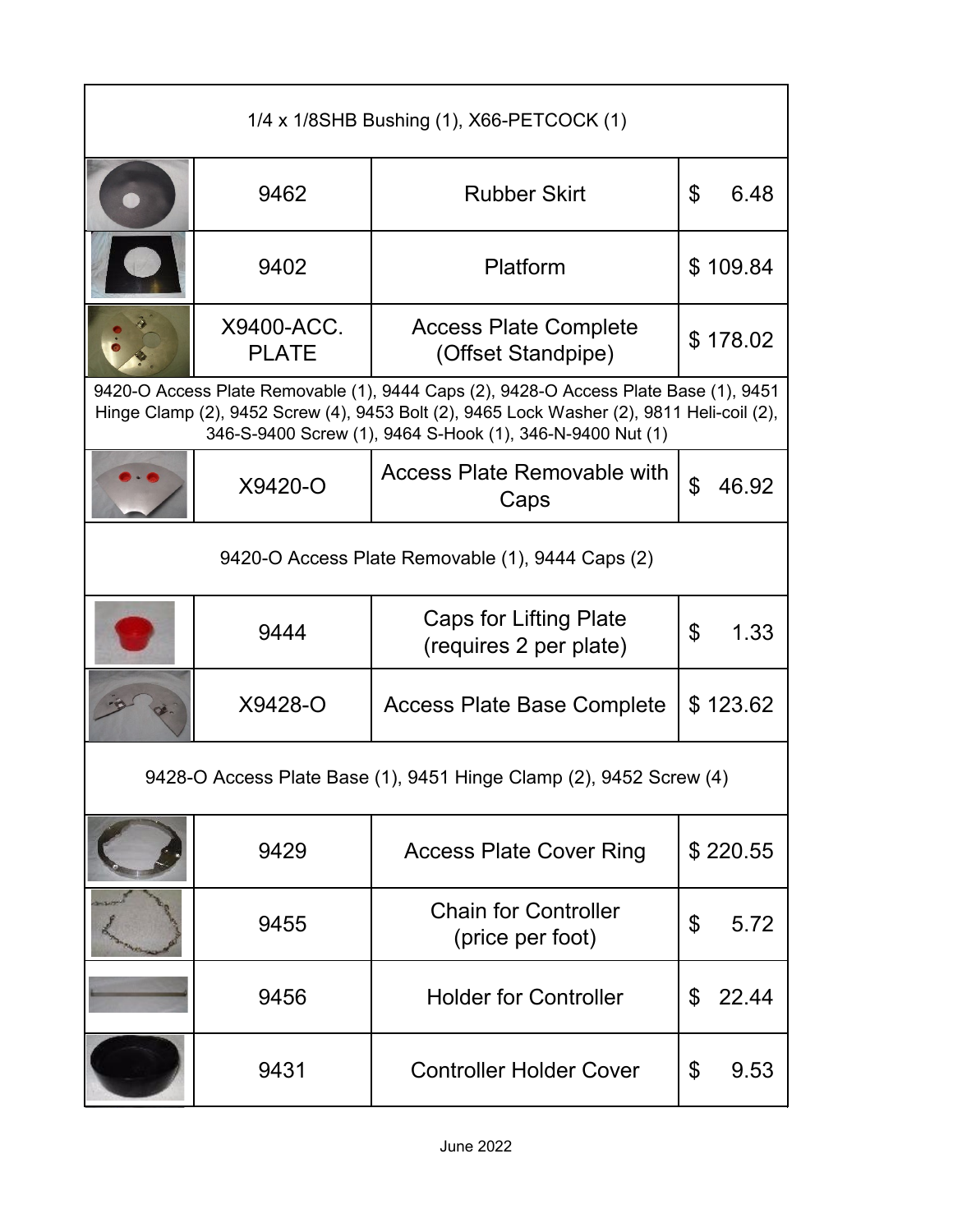|                                                                                                             | X9517-BG                                                             | <b>Controller with Battery</b>                                                                                                                                                                             | \$546.90                |  |
|-------------------------------------------------------------------------------------------------------------|----------------------------------------------------------------------|------------------------------------------------------------------------------------------------------------------------------------------------------------------------------------------------------------|-------------------------|--|
| 9517 Controller (1), 9518 Battery (2), 9434 Cover (1), 9412 Wire Connector (2),<br>9414 Wire Recepticle (1) |                                                                      |                                                                                                                                                                                                            |                         |  |
|                                                                                                             | 9434                                                                 | <b>Controller Cover Button</b>                                                                                                                                                                             | $\mathfrak{L}$<br>9.71  |  |
|                                                                                                             | X458200                                                              | Solenoid with Connects<br>(specify bury depth)                                                                                                                                                             | \$109.45                |  |
|                                                                                                             |                                                                      | HV458200 Solenoid (1), 9411 Wire Pins (2), 9413 Recepticle (1), 9415 Red Wire<br>(specify bury), 9416 Black Wire (specify bury), 9417 Butt Splicers (2), 9418 Heat<br>Shrink (.25), 9445 Heat Shrink (.25) |                         |  |
|                                                                                                             | <b>X9400-AUTO</b><br><b>DRAIN</b>                                    | Auto Drain Assembly for 3'<br>bury or less                                                                                                                                                                 | \$265.28                |  |
|                                                                                                             | 9447 Tee (1), 9446 Bushing (1), 9448 Auto Drain (1), 9449 Spring (1) |                                                                                                                                                                                                            |                         |  |
|                                                                                                             | X9448-49                                                             | Auto Drain for 3' Bury or less                                                                                                                                                                             | \$135.79                |  |
| 9448 Auto Drain (1), 9449 Spring (1)                                                                        |                                                                      |                                                                                                                                                                                                            |                         |  |
| nna                                                                                                         | 9449                                                                 | Spring for Auto Drain 3' bury<br>or less                                                                                                                                                                   | ደ<br>6.25               |  |
|                                                                                                             | 9407                                                                 | Glue x MIP Adapter                                                                                                                                                                                         | 52.71<br>$\mathfrak{L}$ |  |
|                                                                                                             | 9515                                                                 | 2" ICV Valve                                                                                                                                                                                               | \$649.52                |  |
|                                                                                                             | X9405                                                                | Valve Piston with O-Rings                                                                                                                                                                                  | \$314.59                |  |
| 9405 Piston (1), 9421 O-Ring (3)                                                                            |                                                                      |                                                                                                                                                                                                            |                         |  |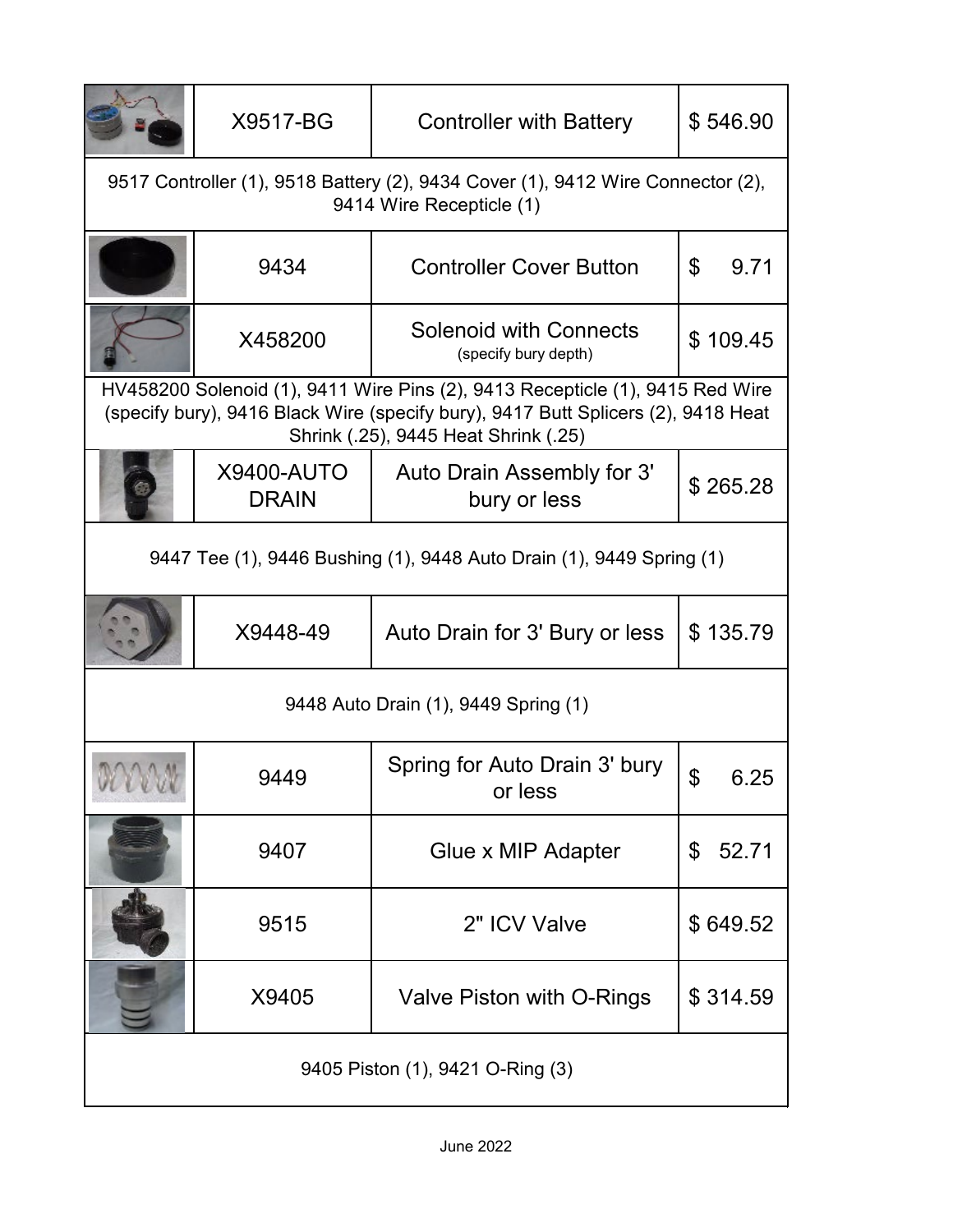|                                                                       | 9421                                                                                          | Valve Piston O-Ring<br>(requires 3 per piston)                                                                                           | \$<br>1.55                  |
|-----------------------------------------------------------------------|-----------------------------------------------------------------------------------------------|------------------------------------------------------------------------------------------------------------------------------------------|-----------------------------|
|                                                                       | 9476                                                                                          | <b>Valve Cylinder</b>                                                                                                                    | \$132.90                    |
|                                                                       | <b>X9400-LOWER-</b><br>##<br>(Part number X9400-                                              | 9400 Below Grade Operating<br>Parts -<br>Price for 3' bury or less                                                                       | \$1,720.15                  |
|                                                                       | LOWER-2' for 2' bury,<br>X9400-LOWER-2.5' for<br>2 1/2' bury, X9400-<br>LOWER-3' for 3' bury, | 9400 Below Grade Operating<br>Parts -<br>Price for 3.5' bury                                                                             | \$1,780.15                  |
|                                                                       |                                                                                               | Below grade operating parts for #9400 (Does NOT include controller or solenoid,<br>access plates, sampling point or restrictor assembly) |                             |
|                                                                       | X9400-PVC-<br><b>VALVE</b>                                                                    | 9400 Valve assembly for 4'<br>bury units, or greater                                                                                     | \$1,543.30                  |
|                                                                       | X9400-RISER-##<br>(Part number X9400-<br>PVC-RISER-4' for 4'                                  | 9400 Below Grade Riser<br>Price for 4' bury                                                                                              | \$221.24                    |
|                                                                       | bury, X9400-PVC-<br>RISER-4.5' for 4 1/2'<br>bury, and so on)                                 | Price for each additional 6"                                                                                                             | 60.00<br>\$                 |
|                                                                       | 9809                                                                                          | <b>Debris Plate</b>                                                                                                                      | \$<br>14.55                 |
| #9400 ECLIPSE AUTOMATIC FLUSHING STATION OPTIONS PARTS<br><b>LIST</b> |                                                                                               |                                                                                                                                          |                             |
| <b>PHOTO</b>                                                          | <b>PART NUMBER</b>                                                                            | <b>DESCRIPTION</b>                                                                                                                       | <b>LIST</b><br><b>PRICE</b> |
|                                                                       | X9448-50                                                                                      | Auto Drain for 3.5' to 6' Bury                                                                                                           | \$136.01                    |
| 9448 Auto Drain (1), 9450 Spring (1)                                  |                                                                                               |                                                                                                                                          |                             |
| overna                                                                | 9450                                                                                          | Spring for Auto Drain 3.5' to 6'<br>bury                                                                                                 | \$<br>10.12                 |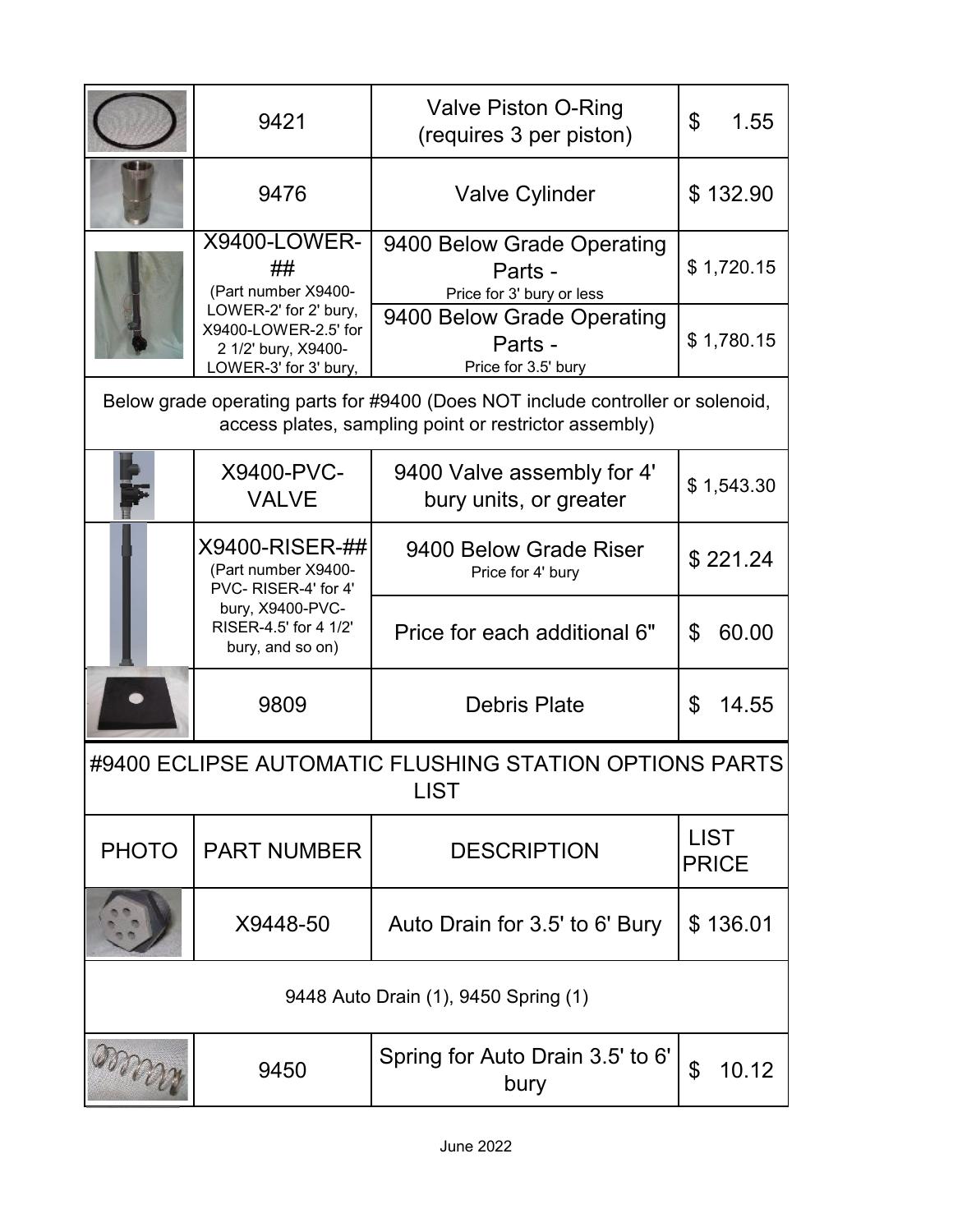|                                                                                                                                                                                                                                             | X9448-54                    | Auto Drain for 6.5' Bury or<br>more                                                                                   | \$136.40                    |
|---------------------------------------------------------------------------------------------------------------------------------------------------------------------------------------------------------------------------------------------|-----------------------------|-----------------------------------------------------------------------------------------------------------------------|-----------------------------|
| 9448 Auto Drain (1), 9454 Spring (1)                                                                                                                                                                                                        |                             |                                                                                                                       |                             |
|                                                                                                                                                                                                                                             | 9454                        | Spring for Auto Drain 6.5' bury<br>or more                                                                            | $\mathfrak{L}$<br>10.19     |
|                                                                                                                                                                                                                                             | 9469                        | <b>De-Chlorination Basket</b>                                                                                         | \$240.00                    |
|                                                                                                                                                                                                                                             | X9530-BG                    | <b>Bluetooth Controller Complete</b>                                                                                  | \$410.00                    |
|                                                                                                                                                                                                                                             |                             | 9530 Bluetooth Controller (1), 9531 Battery (2), 9434 Cover (1), 9412 Wire<br>Connector (2), 9414 Wire Recepticle (1) |                             |
|                                                                                                                                                                                                                                             | 9531                        | <b>Battery for Bluetooth</b>                                                                                          | \$<br>47.36                 |
|                                                                                                                                                                                                                                             | Z9400-<br><b>BLUETOOTH</b>  | <b>Bluetooth Controller to Retrofit</b><br>9400                                                                       | \$410.00                    |
| #9400 ECLIPSE AUTOMATIC FLUSHING STATION OLD STYLE<br><b>PARTS LIST</b>                                                                                                                                                                     |                             |                                                                                                                       |                             |
| PHOTO                                                                                                                                                                                                                                       | <b>PART NUMBER</b>          | <b>DESCRIPTION</b>                                                                                                    | <b>LIST</b><br><b>PRICE</b> |
|                                                                                                                                                                                                                                             | X9400-<br><b>OSACCPLATE</b> | <b>Old Style Access Plates</b><br>(Centered Standpipe)                                                                | \$188.25                    |
| 9420 Access Plate Removable (1), 9444 Caps (2), 9428 Access Plate Base (1), 9451 Hinge<br>Clamp (2), 9452 Screw (4), 9453 Bolt (2), 9465 Lock Washer (2), 9811 Heli-coil (2), 346-S-<br>9400 Screw (1), 9464 S-Hook (1), 346-N-9400 Nut (1) |                             |                                                                                                                       |                             |
|                                                                                                                                                                                                                                             | X9420                       | Old Style Access Plate<br><b>Removable with Caps</b>                                                                  | \$<br>57.58                 |
| 9420 Old Style Access Plate Removable (1), 9444 Caps (2)                                                                                                                                                                                    |                             |                                                                                                                       |                             |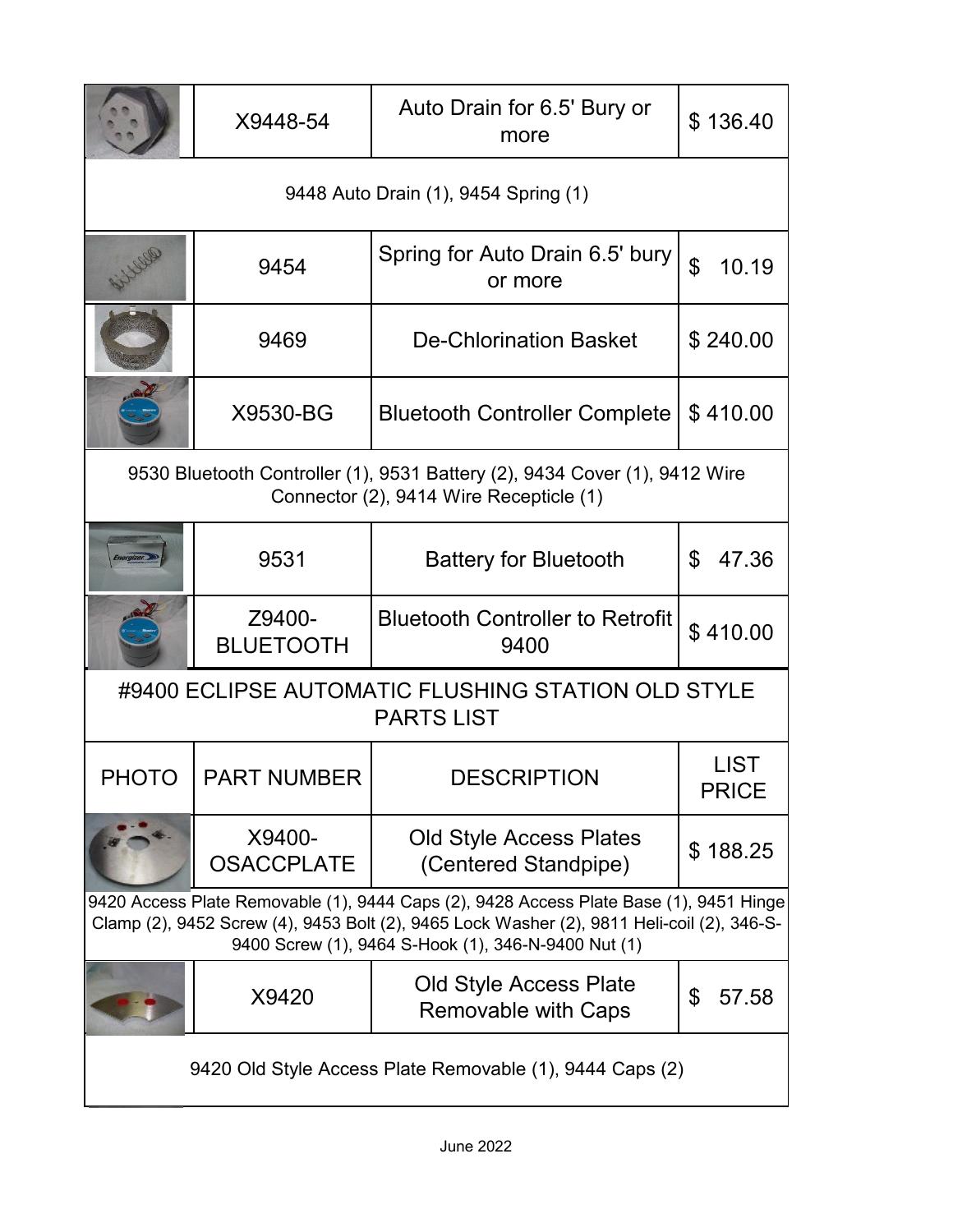|                                                                                                                     | X9428              | Old Style Access Plate Base<br>Complete     | \$142.56                    |
|---------------------------------------------------------------------------------------------------------------------|--------------------|---------------------------------------------|-----------------------------|
| 9428 Old Style Access Plate Base (1), 9451 Hinge Clamp (2), 9452 Screw (4)                                          |                    |                                             |                             |
|                                                                                                                     | 9462-OLD           | Old Style Rubber Skirt                      | \$<br>6.48                  |
|                                                                                                                     |                    | 2" ICV VALVE PARTS LIST (6 bolts on bonnet) |                             |
| <b>PHOTO</b>                                                                                                        | <b>PART NUMBER</b> | <b>DESCRIPTION</b>                          | <b>LIST</b><br><b>PRICE</b> |
|                                                                                                                     | HV374500           | 9515 Diaphragm                              | \$170.36                    |
|                                                                                                                     | X380600            | 9515 Bonnet Complete                        | \$320.67                    |
| HV380600 Bonnet (1), HV561200 Knob (1), HV561500 Bleed Screw (1), HV371600<br>E-Clip (1), HV560800 Flow Control (1) |                    |                                             |                             |
|                                                                                                                     | HV561500           | 9515 Bleed Screw                            | \$27.42                     |
|                                                                                                                     | HV561200           | 9515 Flow Control Knob                      | 27.45                       |
|                                                                                                                     | HV366700           | 9515 Bonnet Bolt<br>(requires 6 per Bonnet) | 30.19<br>\$                 |
|                                                                                                                     | HV371600           | 9515 E-Clip Retainer                        | \$<br>4.82                  |
|                                                                                                                     | HV560800           | 9515 Flow Control                           | \$<br>64.45                 |
|                                                                                                                     | HV365400           | 9515 Valve Spring                           | 12.99<br>\$                 |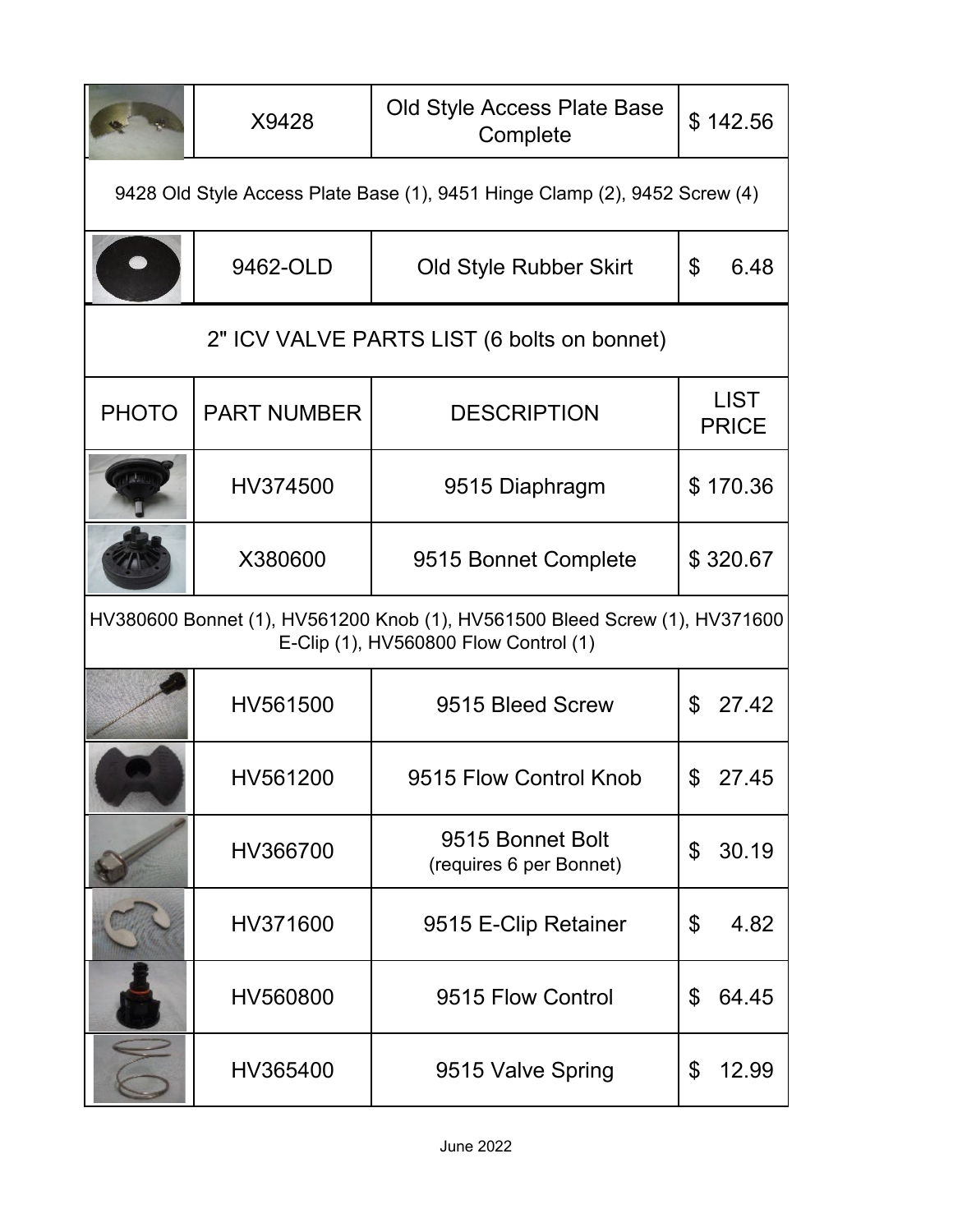|                                                                                | HV365900           | 9515 Diaphragm Support                                  | 13.03<br>$\mathbb{S}$       |
|--------------------------------------------------------------------------------|--------------------|---------------------------------------------------------|-----------------------------|
|                                                                                | HV365500           | 9515 Valve Body                                         | \$482.06                    |
|                                                                                |                    | OLD STYLE 2" PGV VALVE PARTS LIST (12 screws on bonnet) |                             |
| <b>PHOTO</b>                                                                   | <b>PART NUMBER</b> | <b>DESCRIPTION</b>                                      | <b>LIST</b><br><b>PRICE</b> |
|                                                                                | HV415600           | 9516 Diaphragm                                          | \$165.71                    |
|                                                                                | X415500            | 9516 Bonnet Complete                                    | \$233.53                    |
| HV415500 Bonnet, HV412700 Knob, HV427100 Bleed Screw, HV414600 Flow<br>Control |                    |                                                         |                             |
|                                                                                | HV427100           | 9516 Bleed Screw                                        | \$<br>27.42                 |
|                                                                                | HV412700           | 9516 Flow Control Handle                                | 28.12<br>\$                 |
|                                                                                | HV414600           | 9516 Flow Control Assembly                              | \$<br>63.94                 |
|                                                                                | HV472800           | 9516 Bonnet Screw<br>(requires 12 per bonnet)           | 14.35<br>\$                 |
|                                                                                | HV414200           | 9516 Valve Spring                                       | 12.90<br>\$                 |
|                                                                                | HV414800           | 9516 Diaphragm Support                                  | \$<br>12.90                 |
|                                                                                | HV433300           | 9516 Valve Body                                         | \$478.98                    |